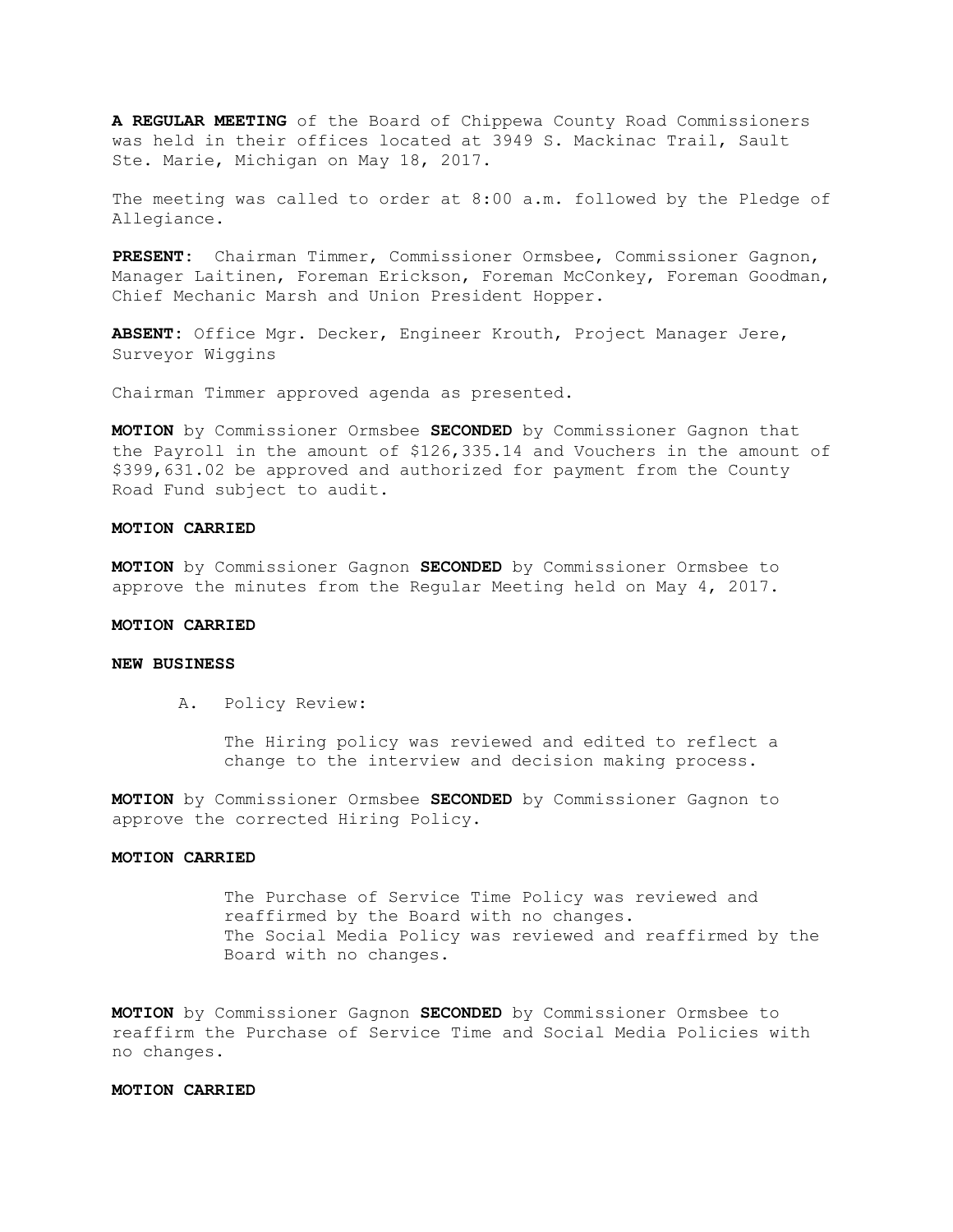B. Distributed Antenna Systems (DAS) Policy

 Supt/Mgr. Laitinen presented the Board with information received from CRA regarding DAS. CRA feels it is important that there is a uniform Statewide policy on working with Communication Service Providers (CSP). Discussion ensued.

**MOTION** by Commissioner Ormsbee **SECONDED** by Commissioner Gagnon to approve the presented DAS Policy.

### **MOTION CARRIED**

C. Excavator Bid Award

Supt/Mgr. Laitinen went over the five bids received. Discussion Ensued. It is Manager Laitinen's recommendation that we accept the bid from Miller Bradford for the 2016 Case CX235C SR Excavator.

**MOTION** by Commissioner Gagnon **SECONDED** by Commissioner Ormsbee to accept the bid from Miller Bradford for the 2016 Case CX235C SR Excavator.

#### **MOTION CARRIED**

**PUBLIC COMMENTS** Kinross Township Supervisor Moore asked Manager Laitinen about the proposed work on Kincheloe Dr. Manager Laitinen responded that it will be going to bid this summer. Supervisor Moore noted that Short Cut Rd will be getting paved next week by Payne & Dolan.

### **STAFF REPORTS**

Foreman Erickson

- Building improvements & maintenance.
- Cold Patching.
- Guardrail work for the State.
- Shoulder work on seasonal roads.
- Brushhog work.

# Foreman Goodman

- Replaced 60" culvert on Whitefish Pt. Rd.
- Replaced a couple culvert washouts.
- State shoulder and tree removal work.
- Pulling silt fence left at State Job sites.
- Gravel Roads are in tough shape.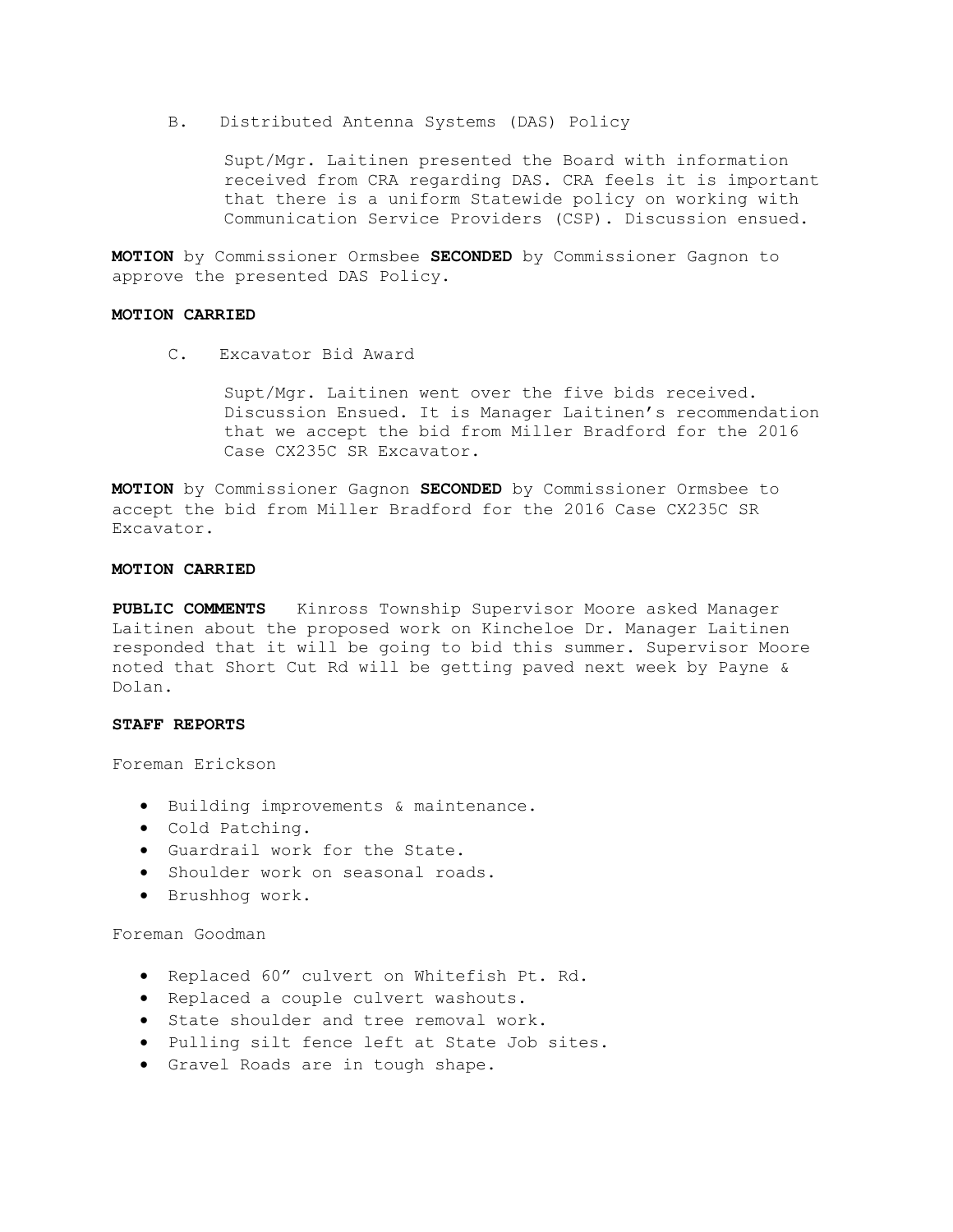Foreman McConkey

- Brush Hog is clearing along Gogomain Rd to Rocky Pt Rd.
- Dragging and patching back roads.
- State shoulder work.
- Guys are staying very busy.

Chief Mechanic Marsh

- Excavator research and inspections.
- Sign Truck bids are out.
- Shop and truck maintenance.

Union President Hopper

• Mentioned that AMZ work is needed at Nodaway Point.

### **OLD BUSINESS** None

# **COUNTY COMMISSIONERS'COMMENTS** None

### **MANAGERS REPORT**

- Working on project estimates for Drummond Island and Soo Townships. Pickford Township may have an upcoming project as well. There should have a good paving package this fall.
- The gravel crushing site has been prepared and is ready for use.
- Met with Congressmen Bergman last Friday. The L.R.P. Bridge was the focus of the visit. After the presentation a site visit was made. Congressman Bergman had a very favorable view on the project. It was a great opportunity for one on one conversation with the Congressmen.
- Site visits were done with Chief Mechanic Marsh and Equipment Operators Todd Nelson and Scott Johnston to demo the Excavators that were bid. It was time very well spent.
- Bids for the Riverside Dr. project were opened, Payne and Dolan was the winning bidder at 9.37% under estimate.
- As part of our DEQ settlement we are required to give consent agreement notifications when doing any work at a stream crossing.
- As we get into maintenance season keeping up with the notifications is requiring a lot of time. This requirement is in place for two years.
- Last week the Survey Instrument was damaged beyond repair. A demo unit has been supplied by Carlson, the same people that provide our CAD software. We will be going to bid for a new one soon. The damaged unit was fully insured.